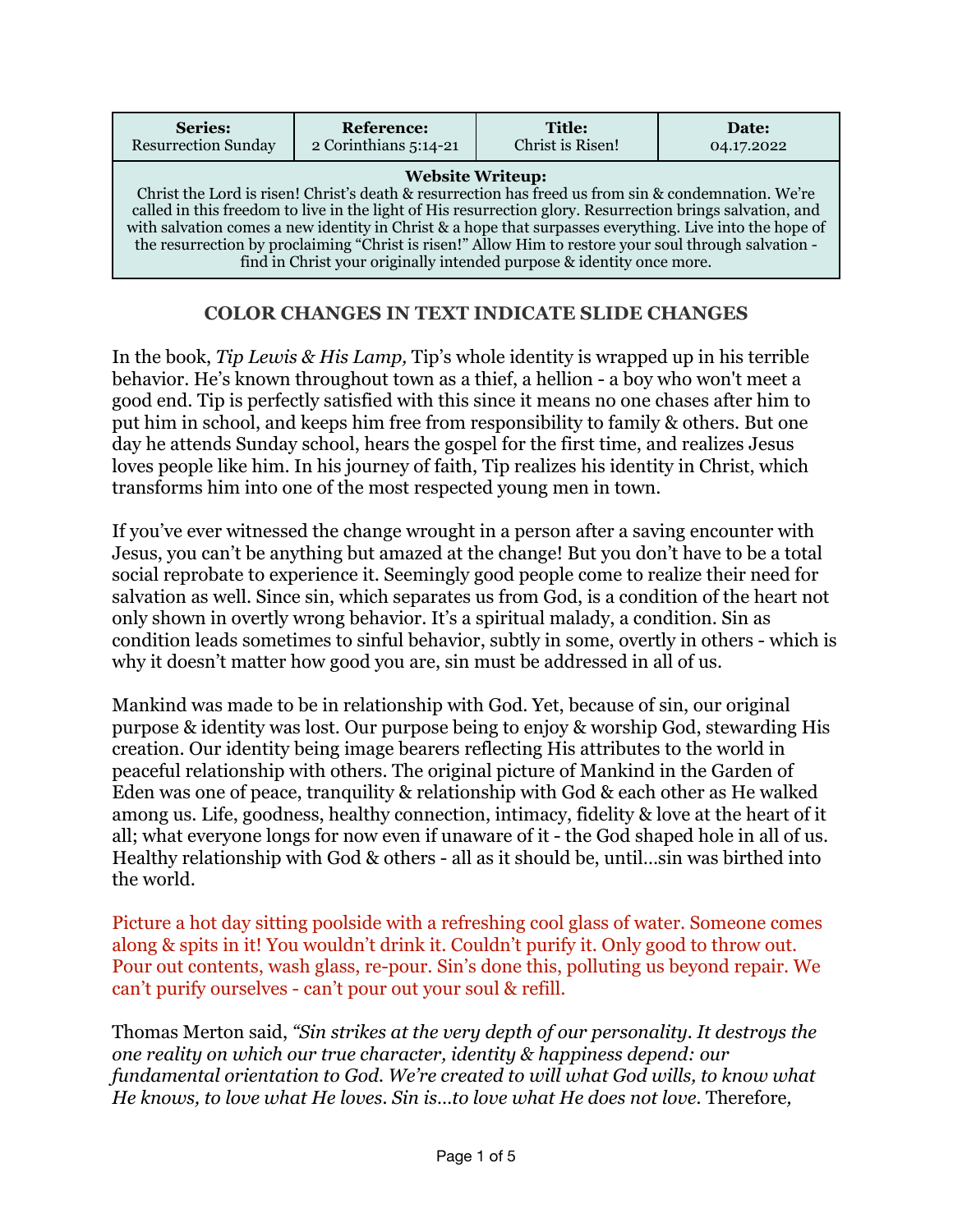<span id="page-1-1"></span>*every sin is a sin against Truth, a sin against obedience & against love. But in all these three things sin proves itself to be a supreme injustice not only against God but, above all, against ourselves."*[1](#page-1-0)

Mankind self-destructed. If we don't see that, we're in denial. We spit in our own glass. Can't blame Satan. Nor God. We chose to turn our backs on the best thing for us - our Creator. No longer to live out of the freedom of our true purpose & identity. Sin's the spit in the glass. But Easter is the Good News - the Gospel! The reversal of order.

Turn with me to p790 of your pew Bibles to 2 Corinthians 5:14-21 a passage we looked at some last week as well…*For Christ's love compels us, because we are convinced that One died for all, and therefore all died. 15And He died for all, that those who live should no longer live for themselves but for Him who died for them & was raised again.*

Today, the world over Christians proclaim, 'Christ the Lord is risen!' That Christ's death & resurrection frees us from sin & condemnation. We're called in this freedom to live in the light of His resurrection glory. Resurrection brings salvation. In Christ, salvation comes & human identity is restored in Him, which brings all surpassing hope. So today, live in the hope of the resurrection - proclaim 'Christ is risen!' Allow Him to restore your soul in salvation.

It continues…*16So from now on we regard no one from a worldly point of view. Though we once regarded Christ in this way, we do so no longer. <sup>17</sup>Therefore, if anyone is in Christ, the new creation has come: The old has gone, the new is here!* 

Christ renews us, refills the glass & adjusts our worldview. We are more than bodies knocking into each other, we're physical image bearers of God. Spiritual beings animated in physical form - there's more to life than rat race & death. Eternal life beyond, like a rope extending into eternity with one inch of the tip painted red - life now. Wisdom considers where the rest of the rope leads. God deemed all creation 'good', and us as 'very good' back in the Creation account in early Genesis! Unfortunately, that image has been shattered like a mirror. Shards reveal a remnant of the image of God in us, but it's broken nonetheless. The Easter message is that, in Christ the mirror's restored!

It continues…*18All this is from God, who reconciled us to Himself through Christ & gave us the ministry of reconciliation: 19that God was reconciling the world to Himself in Christ, not counting people's sins against them. And He has committed to us the message of reconciliation. 20We are therefore Christ's ambassadors, as though God were making His appeal through us. We implore you on Christ's behalf: Be reconciled to God. 21God made Him who had no sin to be sin for us, so that in Him we might become the righteousness of God.*

<span id="page-1-0"></span> <sup>(</sup>Thomas Merton, *No Man is an Island* [New York: Harcourt, Inc., 1955], 84) [1](#page-1-1)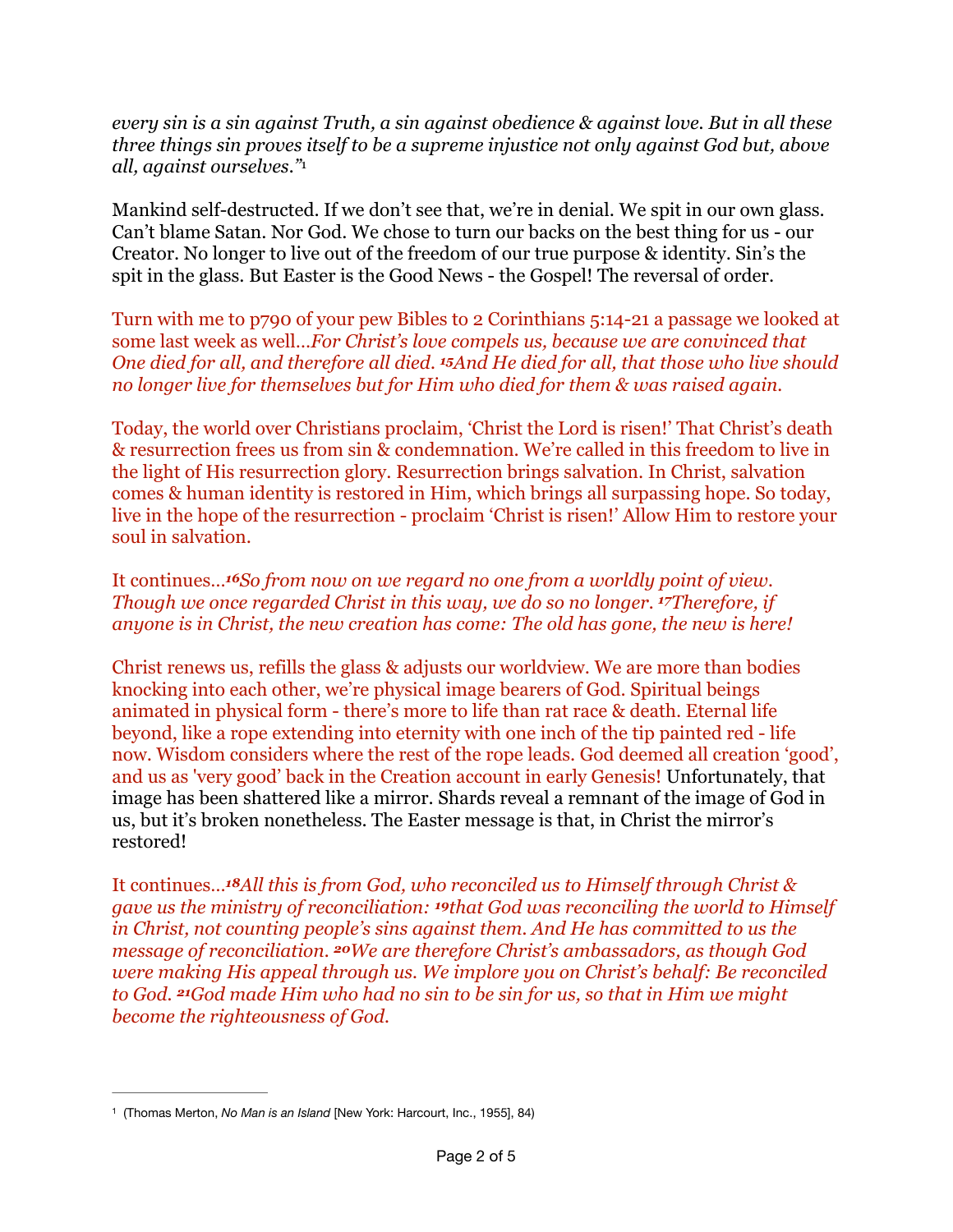Sin broke relationship with God - God & sin cannot coexist - incompatible. Last week we outlined the Gospel starting with Romans 3:23, *"For all have sinned & fall short of the glory of God."* If you've ever hated someone in your heart, looked at someone lustfully, lied (even a small one), etc… These are all in the category of sin which separate us from a holy God - the spit in the glass. We only need look at the 10 Commandments in Exodus 20 to know we've all fallen short of the glory of God. We look at sin as if looking at the skyline of a city comparing the heights of the buildings. If my sin is shorter in comparison to yours I feel okay, at least I'm not like you! But God looks down on the city, not from the side, all sin equal in His eyes with the same result…

Bringing us to Romans 6:23, *"For the wages of sin is death…"* But the good news of Easter is the resurrection of Christ does the opposite promising restoration of relationship with God. In Christ, God restores that cool drink. It pours out the polluted water, washes the glass & refills it with water pure & new! Acts 10:45 says…*"the gift of the Holy Spirit had been poured out…"* on those who receive it. Romans 5:5 says…*"And hope does not put us to shame, because God's love has been poured out into our hearts through the Holy Spirit, who has been given to us."* And 1 Timothy 1:14 says…*"The grace of our Lord was poured out on me abundantly, along with the faith & love that are in Christ Jesus."*

<span id="page-2-1"></span>According to Tim Keller, *"The resurrection promises us more than consolation for the suffering & death we experience in this world; it promises us restoration. The resurrection means nothing is truly lost.*" True & it's due to the second half of Romans 6:23, "…*but the free gift of God is eternal life in Christ Jesus our Lord."* Which leads to Romans 5:8…*"But God demonstrates His own love towards us, in that while we were yet sinners, Christ died for us."* Christ was the only human, perfect in holiness, without sin, able to make the prescribed sacrifice of death to benefit anyone who'd accept Him as Savior & Lord. This because God is just, the sin which brings death & destruction in us must be killed off in us. There had to be a perfect sacrifice. Jesus, the only one who can clean the glass & refill it!

Which all ends with Ephesians 2:8-9…*"For by grace you have been saved through faith; and that not of yourselves, it is the gift of God; not as a result of works, so that no on may boast."* This reiterates the first point, we can't live a good enough life. Can't clean the glass, but Jesus can & His work on our behalf is a gift.

And finally, Romans 10:9-10 tells us how to simply gain this new relationship with God, *"If you confess with your mouth Jesus as Lord, and believe in your heart that God raised Him from the dead, you will be saved; for with the heart a person believes, and with the mouth he confesses, resulting in salvation."*

Thanks to Easter, faith & salvation are a free gift, a work of God in us. In Christ, we're given what we don't deserve (eternal life), in order not to be given what we do (death),

<span id="page-2-0"></span><sup>&</sup>lt;sup>[2](#page-2-1)</sup> (quoted in Petar Nenadov, *The Gospel Coalition*, "Restoration: The Promise of the Resurrection," May 5, 2013, [https://](https://www.thegospelcoalition.org/article/restoration-the-promise-of-the-resurrection/) [www.thegospelcoalition.org/article/restoration-the-promise-of-the-resurrection/](https://www.thegospelcoalition.org/article/restoration-the-promise-of-the-resurrection/))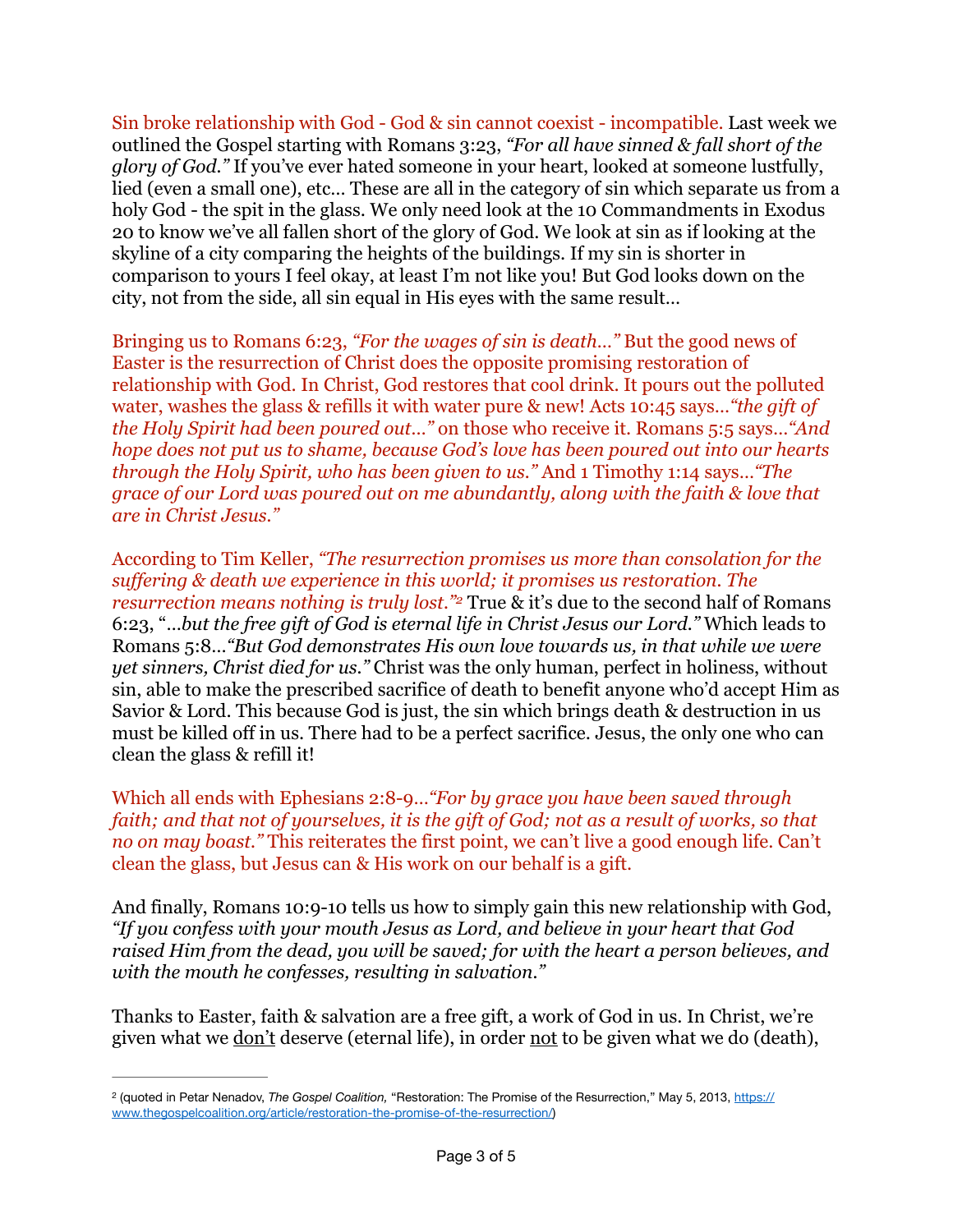which transforms the heart, birthing gratitude, redefining purpose & direction. The end result of Jesus' sacrifice for us is stated in Jude 24 where it says, He's *"able to keep you from stumbling & to present you blameless before the presence of His glory with great joy."* 2 Corinthians 5:21 says it this way, *"God made Him who had no sin to be sin for us, so that in Him we might become the righteousness of God."* Rightly related to God!

The ceremonial sacrifices of the Old Testament foreshadowed Jesus. Once a year the Great High Priest would enter the inner most sanctum of the Temple of God to make sacrifice for the sin of Israel. There, he'd sprinkle the blood of a perfect sacrificial lamb on the Mercy Seat of the Alter of God in the Temple. He'd make atonement for his sin before doing so lest he die in the presence of God. As a matter of fact, he entered with a rope tied around his ankle so they could pull him out if he died in process revealing how incompatible sin is with Gods holiness.

The Mercy Seat covered the Ark of the Covenant with two angelic cherubim overshadowing it. The Ark housed the 10 Commandments of God as written in Exodus 20; our moral measuring stick - that which brings conviction & reveals sin in us. The Law of God, a blessing, since if you need salvation, you need to know from what you're being saved.

The events of the cross & resurrection come at Passover commemorating the Israelites freedom from slavery in Egypt when God sent 10 plagues on Pharaoh. The 10th being the death of every firstborn son. We remember from last week how the Israelites were to paint the doorposts & lintels of their homes with the blood of a perfect lamb which had been sacrificed to save them. The angel of death passed over those homes & they were freed. Again, all foreshadowing Jesus. He becomes the final sacrificial perfect lamb for us. His blood shed for the sin of the world on the Mercy Seat of God! The blood on the doorposts & lintels of our homes allowing the judgement of God on sin to pass over. Which enables us to boldly enter God's presence now.

John 20 outlines the discovery of the empty tomb at Easter. It says, *"Now Mary stood outside the tomb crying. As she wept, she bent over to look into the tomb 12and saw two angels in white, seated where Jesus' body had been, one at the head & the other at the foot."* Notice what she sees - a living replica of the Ark of the Covenant with the two cherubim at either end, symbolizing Christ as the perfect sacrificial lamb of God. The stone rolled away, and now we can enter. And we Remember what happened to the veil in the Temple when He was crucified. The veil which closed off the inner sanctum, the Holy of Holies, the place where the glory of God resided…it was ripped in two when Christ was crucified opening up the way to God.

That veil was was made of fine linen & blue, purple & scarlet yarn - 60' tall, 30' feet high & at least 4" thick. It took 300 men to lift it. The ripping of that veil, which no person could ever do, symbolized Christ's sacrifice as sufficient to restore our relationship to God. Which is why Hebrews 4:16 says that because of Jesus we can…*"…approach God's throne of grace with confidence, so that we may receive mercy & find grace to help us in our time of need."*